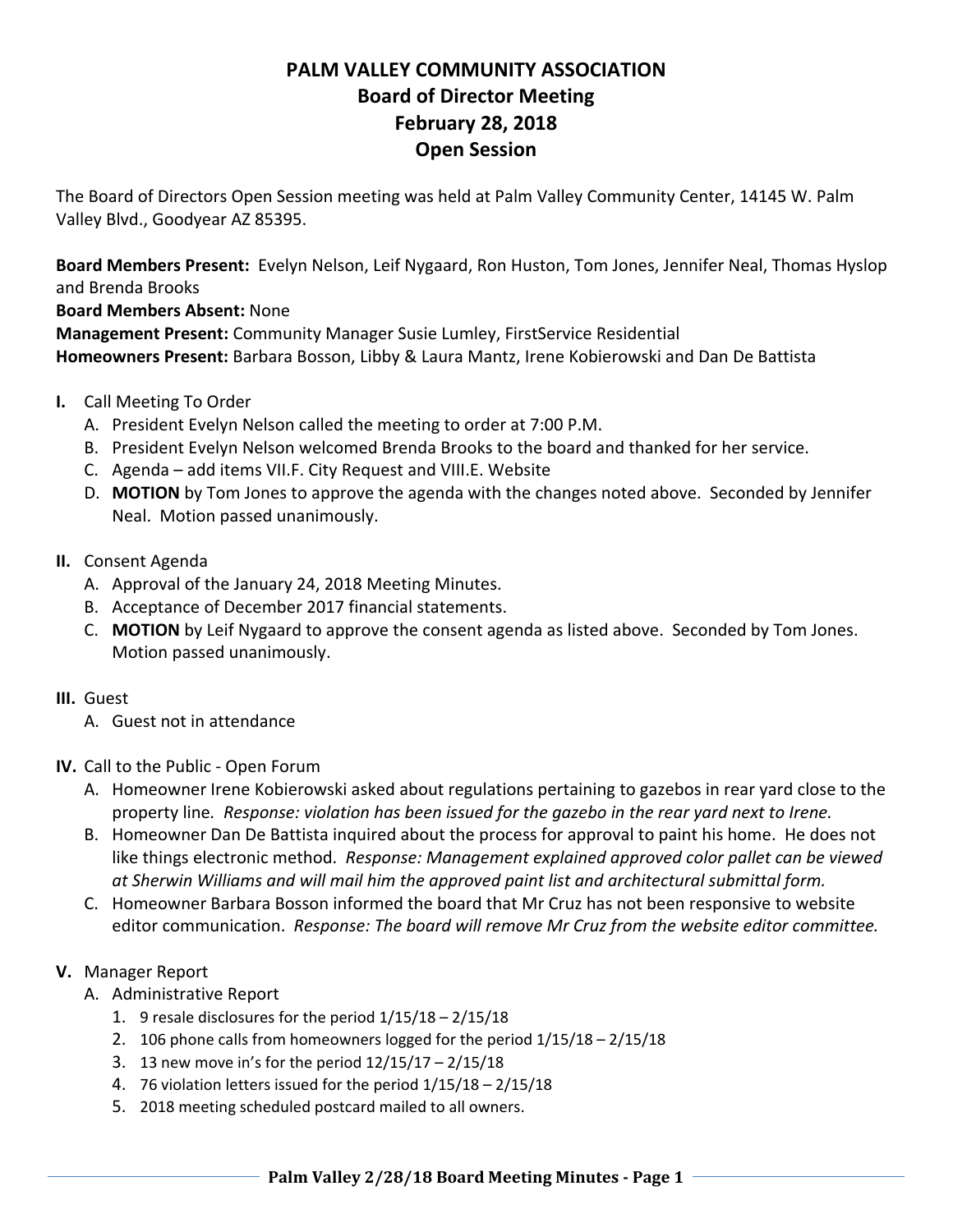- B. Physical Property Report
	- 1. General
		- a Common area tree trimming will begin next week. We will trim 104 trees and remove 12.
	- 2. Master Common Areas:
		- a Wall damage on Dysart from a vehicle that drove through the wall. Management is working with Avondale PD and the driver's insurance company. Once the drivers insurance company completes their inspection, the association will be able to repair the wall and receive reimbursement from the drivers insurance company. Vendors have advised management that the specific block needed for that wall is a special order which can take up to 6 weeks to receive.
		- b Wall damage on McDowell from a vehicle accident. Management is working with Goodyear PD and both driver's insurance companies since PD did not assign fault. One insurance company has agreed to reimburse up to 50% of the cost of wall repairs. Management is obtaining bids for wall repair. The board authorized management to repair the wall even though we may only get 50% reimbursement.
	- 3. Desert Greens Common Areas:
		- a Quarterly pest control service completed at the pocket park.
		- b Quarterly playground inspection and cleaning service completed at the pocket park.
	- 4. Horizons Common Areas:
		- a Quarterly pest control service completed at the pocket park.
		- b Quarterly playground inspection and cleaning service completed at the pocket park.
	- 5. Fairways Common Areas:
		- a Street sweeping completed February  $8<sup>th</sup>$  and  $22<sup>nd</sup>$ .
	- 6. Palmilla Common Areas:
		- a Monthly playground inspection and cleaning service completed.
		- b Quarterly pest control service completed for the pool and playground areas.
		- c 2 x/wk service at the pool this month.
		- d Pool deck resurface project is completed.
		- e Street sweeping completed February 22<sup>nd</sup>. Palmilla homeowner reports the sweepers did an excellent job, servicing the community for a few hours.
		- f Work order issued to replace mens bathroom door jam.
		- g Pool heater scheduled to be turned on next week.

#### **VI.** Old Business

- A. Homeowner Follow Up from Previous Meeting
	- 1. Homeowner Patti Phillips was reimbursed for wreath purchase and wreaths are now stored in the pool storage room.
- B. Homeowner Survey
	- 1. Management is reaching 936 homes, 72% of the community electronically. The board directed management to look into the cost of a mailing to homes without email addresses on file in an attempt to update our records with additional email addresses.
	- 2. Web editor advised she can post the homeowner survey electronically through survey monkey. The link can then be posted on the palm valley website and the nextdoor site as well as emailed to all homeowners with email addresses on file.
	- 3. Survey questions will include the standard repeat questions regarding enforcement and interactions with management, the board and the ARC, as well as possibly a question regarding video surveillance.
	- 4. The board plans to finalize survey questions at the April meeting.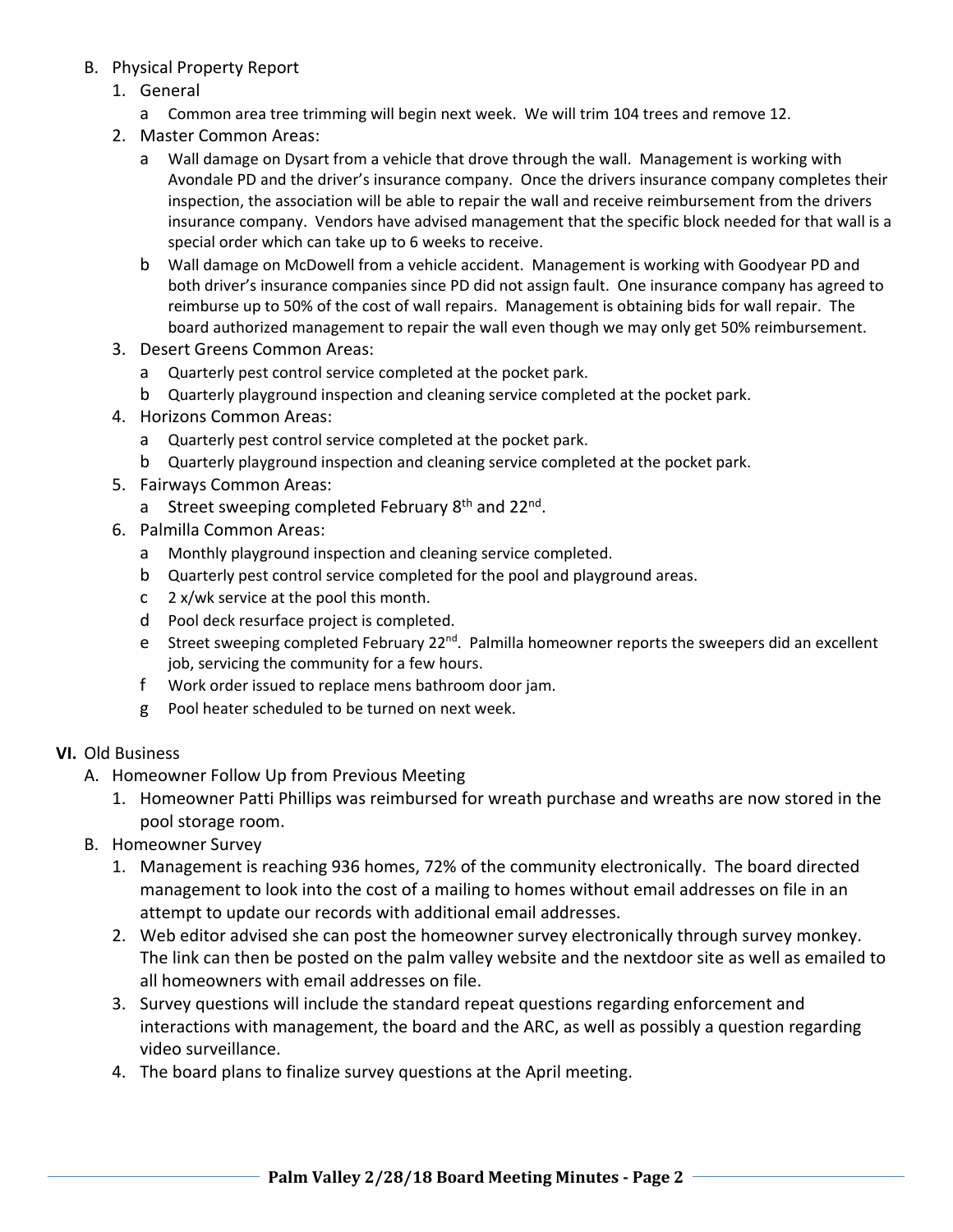## **VII.**New Business

- A. Security Cameras for The Fairways
	- 1. At the request of Fairways homeowners in attendance at a meeting toward the end of last year, the board directed management to look into the cost of adding video surveillance at The Fairways gate.
	- 2. A review of financials shows approximately \$8,794 available in Fairways surplus operating funds.
	- 3. Management advised the cost to add a camera system would be approximately \$8,000 ‐ \$9,000 to install, so could likely be covered by operating surplus funds.
	- 4. The board directed management to reach out to Fairways homeowners via email and request feedback regarding the use of operating surplus funds to add a video surveillance system at the gate.
- B. Annual Contract Review Video Surveillance at Palmilla
	- 1. Current contract is with Phoenix Surveillance at a cost of \$755/yr for monitoring and maintenance of the camera system installed in November 2014. The contract renews annually in March.
	- 2. **MOTION** by Jennifer Neal to request renewal for 3 months along with a proposal to update camera equipment. If 3 month renewal is not an option, renew for one year. Seconded by Evelyn Nelson. Motion passed unanimously.
- C. Annual Contract Review Patrol Contract
	- 1. Current contract is with Community Action Service for 6 random patrols per month between the hours of midnight and 5am for the main purpose of noting on‐street overnight parking.
	- 2. The board resolved continue the current contract and not to bid service at this time.
- D. Annual Contract Review Pest Control Contract
	- 1. Current contract is with Arrow Exterminating for quarterly pest service at the 3 pocket parks and the pool area.
	- 2. The board directed management to bid pest control service with the addition of gopher service.
- E. City Request
	- 1. Ron Huston advised City of Goodyear is soliciting resident feedback regarding the recent Tale of Two Cities event that took place. The board advised Ron to get with the web editor and post an announcement on the nextdoor website requesting residents provide feedback to the city.
- **VIII.** Committee Reports
	- A. Architectural Committee Report
		- 1. The Committee met Monday, February 26<sup>th</sup> and ratified approval of 11 submittals.
		- 2. The Committee continues to follow up house paint violations.
		- 3. The Committee revised the Design Guidelines as follows:

"Section II.AA.Landscape.7.Landscape Requirements. Each front yard shall have plants and shrubs sufficient in quantity and size as to provide a well‐landscaped appearance. See Appendix A for approved plants and trees. All yards, front, rear and side must be landscaped. This includes areas around mailbox structures. It is recommended each front yard have at a minimum one (1) tree 15‐ gallon size or larger and one (1) shrub per fence/block wall panel. Plant material in the Cacti family should not be planted near walkway areas."

- 4. Next committee meeting is planned for Monday, April 23<sup>rd</sup>, 3:00 P.M. at Palm Valley Community Center. The committee meets the  $4<sup>th</sup>$  Monday of the month on an as-needed basis.
- B. Finance Committee Report
	- 1. The Committee reviews financial statements electronically.
	- 2. The committee reviewed 2017 year‐end financials electronically. We finished 2017 as projected with the exception of Fairways gate maintenance a little higher than anticipated.